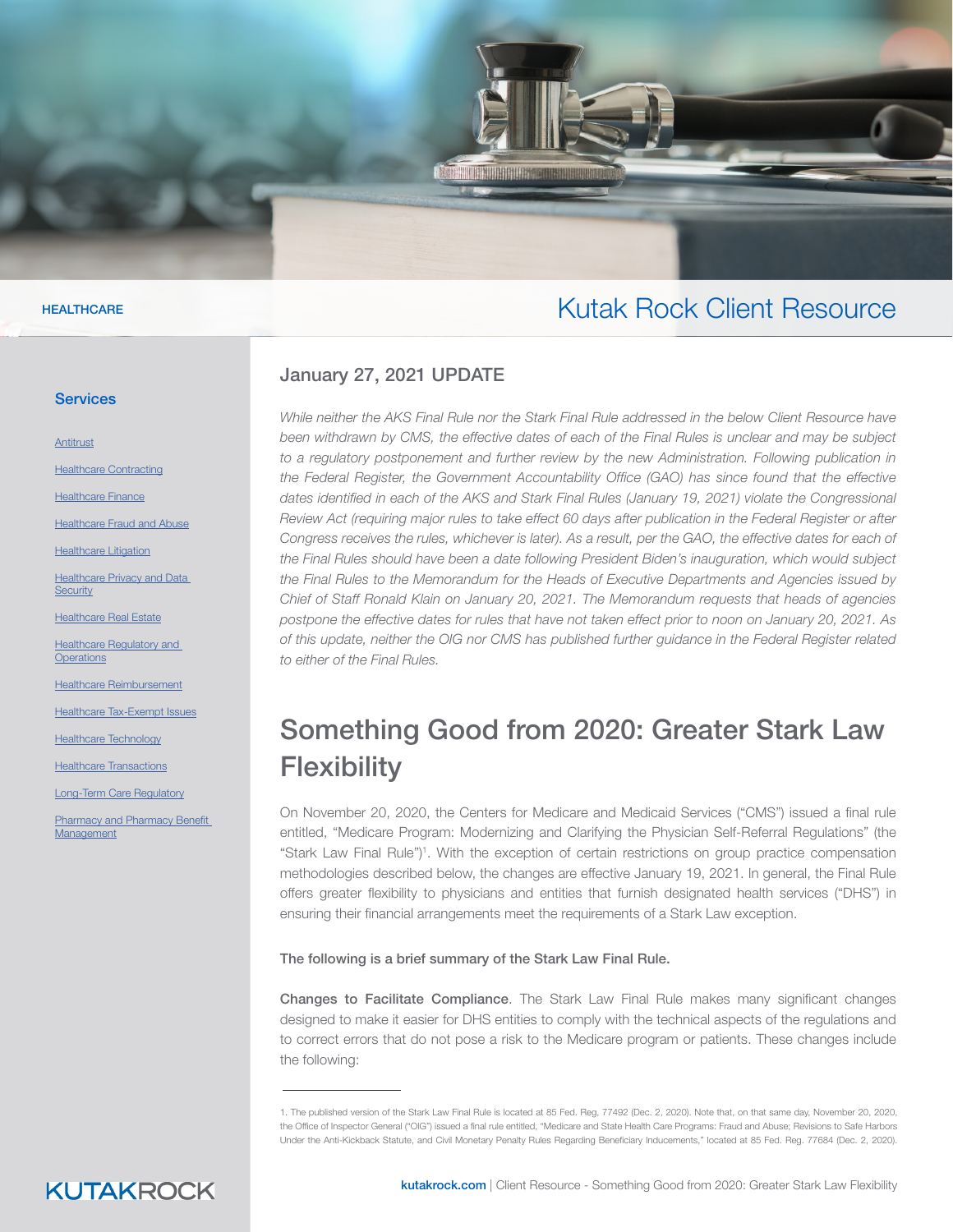#### Page 2

- *• Reconciliation of payment errors*. An entity will be able to reconcile payment errors up to 90 calendar days after the expiration or termination of a compensation arrangement, though payment errors that exceed this 90-day period may not be reconciled through payment by one party to another, stating that parties may not simply ''unring the bell'' through a correction at some date after the expiration or termination of the arrangement. In the case of an ongoing compensation arrangement, the payment discrepancy can be recovered through an offset against future compensation. However, the introductory explanation makes clear that parties are expected to monitor their arrangements and correct them once an error is discovered, as parties failing to reconcile known payment discrepancies risk establishing a second financial relationship (for example, through the forgiveness of debt or the provision of an interest-free loan).<sup>2</sup>
- *• New flexibility as to the writing requirement*. The Stark Law Final Rule permits a required writing to be obtained within 90 consecutive calendar days as long as the arrangement is otherwise fully compliant. (The current regulations permit a missing signature to be obtained within 90 days following the date of a compensation arrangement if the missing signature is the only noncompliant aspect of the arrangement.) However, the introductory explanation makes clear that parties will not be permitted to modify the compensation terms of an arrangement during the first 90 days without documenting the modification in writing, thereby limiting the situations in which parties could rely on this new writing requirement flexibility to those whose compensation terms did not change during the initial 90-day period. The Stark Law Final Rule further states explicitly that the signature requirement may be satisfied by an electronic or other signature that is valid under applicable federal or state law.
- *• Limited remuneration exception*. The Stark Law Final Rule creates a new exception providing for limited remuneration to a physician of up to \$5,000 per calendar year, as adjusted for inflation, provided that:
	- o Compensation is not determined in any manner that takes into account the volume or value of referrals or other business generated by the physician;
	- o Compensation does not exceed fair market value;
	- o The arrangement would be commercially reasonable even if no referrals were made between the parties;
	- o If a lease of office space or equipment, limitations on percentage of revenue and per-unit of service rental charges are met; and
	- o If remuneration is conditioned on a physician's referrals, then the requirements of 42 CFR §411.354(d)(4) (relating to directed referrals) apply.

Arrangements under this exception do not need to be listed in a master list of contracts. Further, an arrangement for items or services under this exception will not violate the prohibition under the fair market value exception on entering into an arrangement for the same items and services during a calendar year. As with the personal services exception, a physician may provide items or

<sup>2.</sup> That said, CMS does note that not every error or mistake will cause a compensation arrangement to fail to satisfy the requirements of a Stark Law exception or that every error or mistake must be corrected in order to maintain compliance with an exception, providing as examples: "the theft of items, the use of office space that is not included in a lease, and the use of equipment during periods outside those included in a lease would not create a compensation arrangement between the party whose assets have been coopted and the party that took them or used them without permission or payment" or "a slight deviation from the operation of the arrangement as anticipated and documented (where written documentation is required under the applicable exception) that results in the payment of too much or too little compensation under an arrangement—for example, in the case of a single rental payment over the course of an entire lease arrangement that was paid in the wrong amount—may not require reconciliation by the party receiving the overpayment or failing to make the full payment due, especially if the parties are not aware of the discrepancy." See 85 Fed. Reg. at 77587. 3. 85 Fed. Reg, 77492, 77582.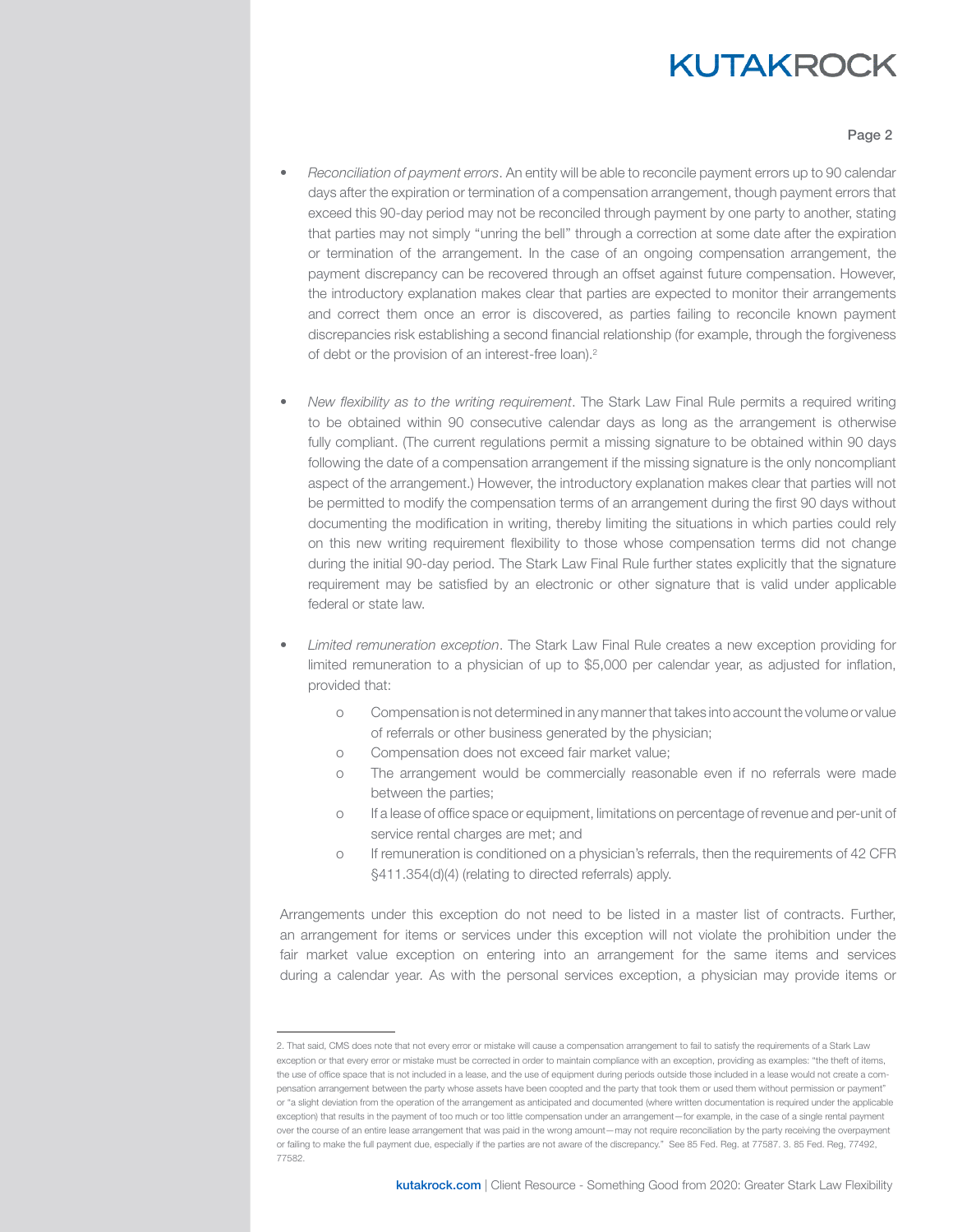#### Page 3

services through an employee, a wholly owned entity, or a locum tenens physician under this exception, but not through an independent contractor, and items, office space, or equipment provided under the exception must be the items, office space, or equipment of the physician.

The introductory explanation notes that this exception can be used in conjunction with the 90-day period for the writing requirement, providing even greater flexibility. The explanation provides the example of a medical director agreement where the parties relied on both exceptions, stating "The 90-day clock would begin when the parties could no longer use (or were no longer using) the [limited remuneration] exception..."3

- *• Modification of the definition of "set in advance."* Compensation, or a formula for determining compensation, may be modified at any time during the course of a compensation arrangement and satisfy the set-in-advance requirement if the following conditions are all met:
	- o All requirements of an applicable exception in 42 CFR §411.355 through §411.357 are met on the effective date of the modified compensation or formula;
	- o The modified compensation or formula is determined before the furnishing of the items, services, office space or equipment for which the modified compensation is to be paid; and
	- o The formula is set in writing in sufficient detail to be objectively verified before the furnishing of items, services, office space or equipment.

The introductory explanation states that compensation may be set in advance even if it is not set out in writing before the furnishing of items or services as long as the compensation is not modified at any time during the period for which the parties seek to show the compensation was set in advance, stating that "records of a consistent rate of payment over the course of an arrangement, from the first payment to the last, typically support the inference that the rate of compensation was set in advance."

Depending on the facts and circumstances, informal communications via email or text, internal notes to file, similar payments between the parties from prior arrangements, generally applicable fee schedules, or other documents recording similar payments to or from other similarly situated physicians for similar items or services may be sufficient to establish that the amount of or a formula for calculating the compensation was set in advance before the furnishing of items or services. The set-in-advance requirement does *not* require that the modified compensation remain in place for at least one year from the date of amendment, and there is no prohibition on the number of times the parties may modify the compensation.

- *• Clarification of exclusive use requirement.* The Stark Law Final Rule clarifies that the "exclusive use" requirement in the space and equipment lease exceptions means that the lessee and any other lessees must use the space or equipment to the exclusion of the lessor. Thus, lessees can share the use of space or equipment with anyone except the lessor without violating the "exclusive use" requirement in the space and equipment lease exceptions.
- *• Relaxed practice signature requirement in physician recruitment agreements.* The Stark Law Final Rule modifies the physician recruitment exception to provide that the practice does not need to sign if all compensation is paid to and retained by the physician or paid to the practice but paid in full to the physician. This could apply, for example, if a physician joins a practice during the repayment period of an existing recruitment agreement.

<sup>3. 85</sup> Fed. Reg, 77492, 77582.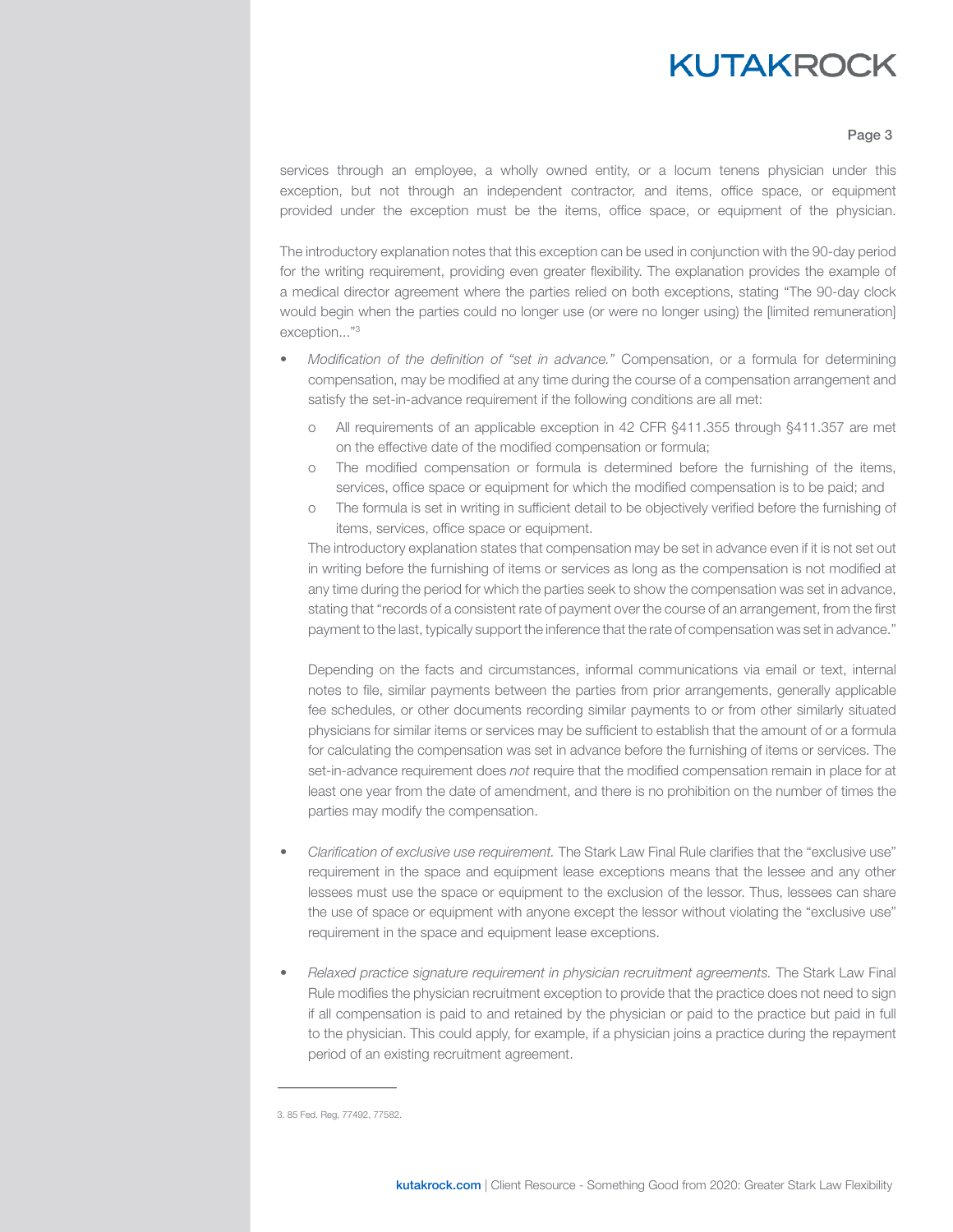Page 4

- *• Expansion of fair market value exception.* The Stark Law Final Rule modifies the fair market value compensation exception to clarify that it can apply to leases of office space or equipment, reversing CMS's prior position that these are not items or services. The revised fair market value exception states that the parties may not enter into more than one arrangement for the same items, services, office space, or equipment during the course of a year and includes the existing limitations on percentage-based and per-unit compensation. However, the inclusion of leases under the fair market value compensation exception will permit leases of office space for less than one year, which are not allowed under the lease exception. Under current regulations, parties wishing to enter into a lease for a period of less than one year would need to structure it as a one-year lease that provides for termination without cause.
- *• Clarification regarding pass-through payments.* The introductory explanation to the Stark Law Final Rule states that a physician or entity acting as a pure pass-through by taking money from one party and passing the exact same amount of money to another party does not in and of itself result in the intermediary having a financial relationship.

Certain Services Not Increasing Reimbursement Not DHS. Significantly, the Stark Law Final Rule provides that, for services furnished to inpatients by a hospital, a service is not a DHS payable by Medicare if furnishing the service does not increase Medicare's payment to the hospital under any of the following prospective payment systems:

- o Acute-care hospital inpatient;
- o inpatient rehabilitation facility;
- o inpatient psychiatric facility; or
- o long-term care hospital.

This change will substantially reduce the potential liability of hospitals for services provided to inpatients where the hospital's nonexcepted financial relationships are with physicians who do not admit the patient, but order items or services that are included in the DRG, such as hospitalists and intensivists.

Clarification of "Fair Market Value" and "Commercially Reasonable." The Stark Law Final Rule defines "fair market value" to mean, in general, the value in an arm's length transaction consistent with the general market value of the subject transaction.<sup>4</sup> "General market value" is defined to mean, with respect to assets, the price an asset would bring on the date of acquisition as a result of bona fide bargaining between a well-informed buyer and seller not otherwise in a position to generate business for each other; with respect to compensation, the compensation that would be paid at the time the parties enter into the service arrangement as the result of bona fide bargaining between well-informed parties not otherwise in a position to generate business for each other; and with respect to space or equipment rental, the price the property would bring at the time the parties enter into the rental arrangement as the result of bona fide bargaining between a well-informed lessor and lessee not otherwise in a position to generate business for each other.

<sup>4.</sup> The regulations also provide, consistent with the statute, specified rules for rental of equipment, which must not take into account its intended use, and for office space rent, which should not take into account the space's intended use or the additional value the prospective lessee or lessor would attribute to the proximity or convenience to the lessor where the lessor is a potential source of patient referrals to the lessee.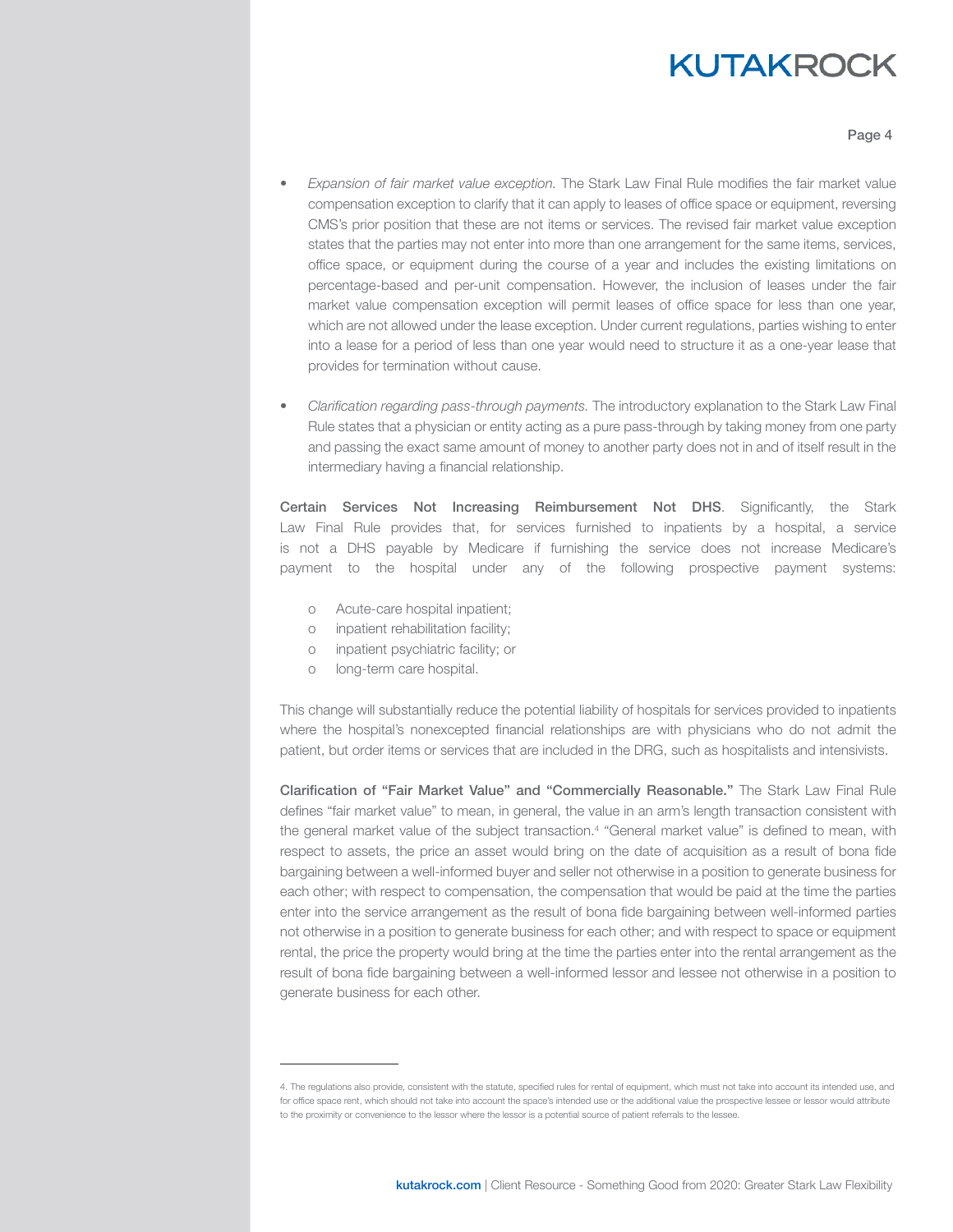Page 5

The introductory discussion explains that this means that a hospital may not value a physician's services at a higher rate than a private equity investor or another physician practice simply because the hospital could bill for DHS referred by the physician at higher rates under the outpatient prospective payment system.

The Final Rule creates a separate definition of "commercially reasonable," reflecting that the fair market value requirement and commercial reasonableness requirement are separate and distinct. Under this new definition, "commercially reasonable" means that the arrangement furthers a legitimate business purpose of the parties to the arrangement and is sensible, considering the characteristics of the parties, including their size, type, scope, and specialty. An arrangement may be commercially reasonable even if it does not result in profit for one or more of the parties. The introductory explanation gives as examples arrangements entered into to meet community need, provide timely access to healthcare services, fulfill licensor or regulatory obligations, provide charity care, and improve quality and health outcomes. However, an arrangement for a criminal purpose (such as one that violates the Anti-kickback Statute) cannot be commercially reasonable.

Settlements. The revised regulations clarify that an isolated financial transaction can include a single instance of forgiveness of an amount owed in settlement of a bona fide dispute. However, the commentary makes clear that where there is a settlement of a nonexcepted financial relationship, while the settlement itself qualifies for an exception, the nonexcepted financial relationship does not qualify based on the settlement.

Thus, for example, a hospital owed money under a nonexcepted arrangement by a physician group that disputes the obligation to pay could settle for a lesser amount that is fair market value in light of the circumstances and treat the settlement as an isolated transaction, but would still have a noncompliant arrangement during the time the arrangement was in effect.

Definition of Indirect Compensation Arrangement Significantly Revised. Under the revised definition, the "takes into account" language is removed. Instead, the second of the three conditions for an indirect compensation arrangement is met where the referring physician (or an immediate family member) receives aggregate compensation from the person or entity in the chain with which the physician (or family member) has a direct financial relationship that varies with the volume or value of referrals or other business generated by the referring physician for the entity furnishing the DHS and the individual unit of compensation received by the physician or immediate family member meets one of the following three tests:

- o It is not fair market value for items or services actually provided;
- o It includes the physician's referrals to the entity furnishing DHS as a variable resulting in an increase or decrease in the physician's or family member's compensation that positively correlates with the number or value of the physician's referrals to the entity; or
- o It includes other business generated by the physician for the entity as a variable resulting in an increase or decrease in compensation positively correlating with the physician's generation of the other business for the entity.

"Positively correlating" means that the compensation increases as referrals or other business increase.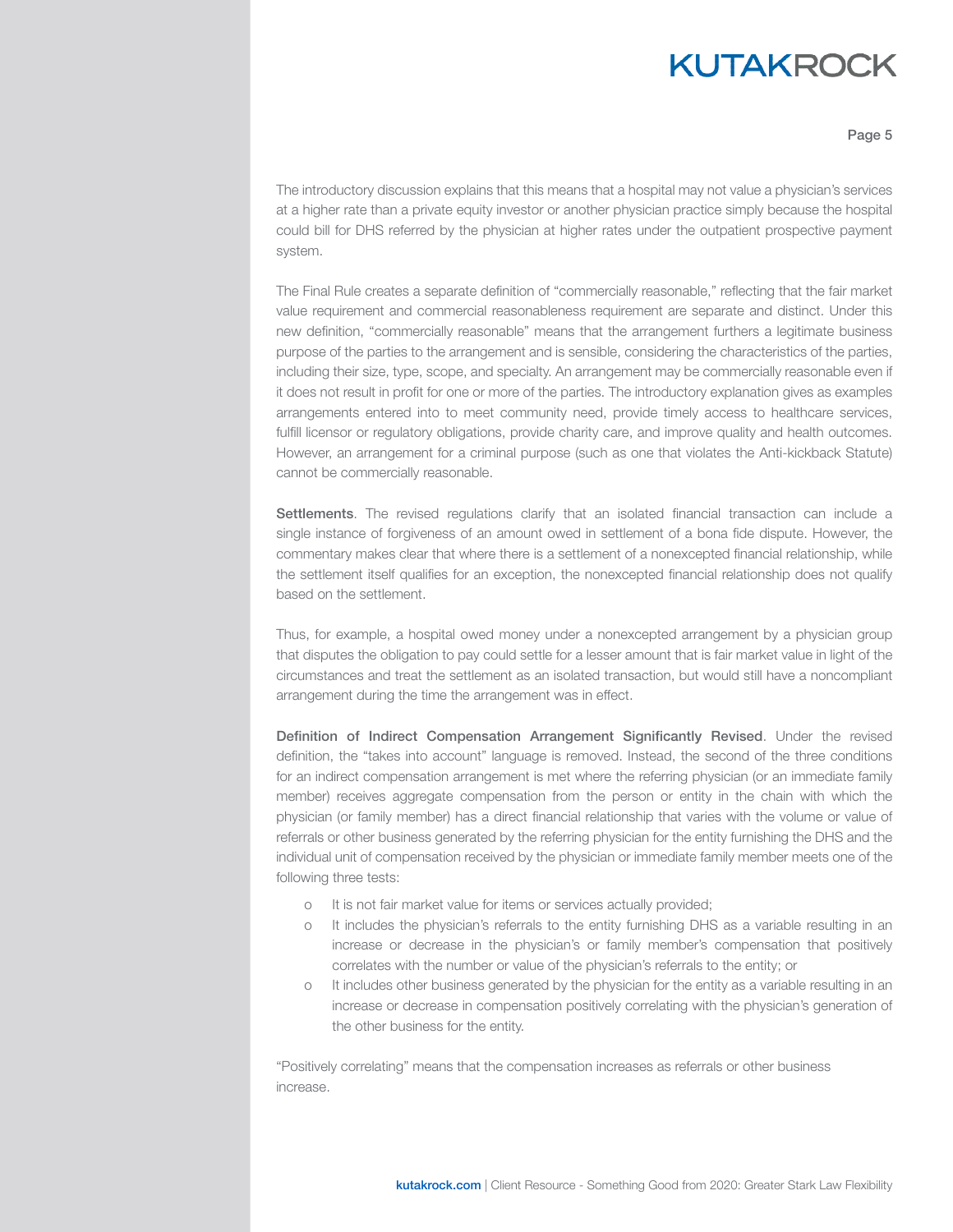#### Page 6

In general, only the exceptions at 42 CFR §411.355 and §411.357(p) (the indirect compensation exception) can be used with indirect compensation arrangements. However, indirect compensation arrangements involving an MCO or IPA and a referring physician can also use 42 CFR §411.357(t) (and §411.357(n) if the MCO or IPA is the entity furnishing DHS, and, in value-based arrangements, 411.357(aa) is also available.

Modification of Directed Referral Requirement. The Stark Law Final Rule modifies the directed referral requirement at 42 CFR §411.354(d)(4) to specify that it applies in cases of a bona fide employment relationship, personal service arrangement, or managed-care arrangement and that neither the existence of the compensation arrangement nor the amount of the compensation can be contingent on the number or value of the physician's referrals to the particular provider, practitioner, or supplier. However, the physician may be required to refer an established percentage or ratio of the physician's referrals to a particular provider, practitioner, or supplier, subject to the exceptions for patient choice, insurer determination, and medical judgment.<sup>5</sup>

Changes to When Compensation "Takes into Account" Referrals or Other Business. The Stark Law Final Rule adds new subsections 42 CFR §411.354(d)(5) and (d)(6), addressing when compensation takes into account the volume or value of referrals and other business generated, respectively.<sup>6</sup> Under subsection (d)(5), compensation from an entity furnishing DHS to a physician (or immediate family member) takes into account the volume or value of referrals only if the formula used to calculate the physicians' (or family member's) compensation includes the physician's referrals to the entity as a variable resulting in an increase or decrease in the compensation that positively correlates with the number or value of referrals, and compensation from the physician takes into account the volume or value of referrals only if it negatively correlates with the number or value of referrals.

Subsection (d)(6) operates similarly with respect to other business generated. New subsections (d)(5) and (d)(6) cannot be overridden by application of subsections (d)(2) and (d)(3), which are the existing rules relating to what takes into account referrals or other business.

Clarification of Payments by a Physician Exception. The Stark Law Final Rule modifies the payments by a physician exception to provide that it cannot be applied in situations to which the exceptions in 42 CFR §411.357(a) through (h) are applicable, but can be applied in situations where one of the remaining regulatory exceptions in 42 CFR §411.357 could apply, including the fair market value exceptions sections, based in part on the rationale that the first eight exceptions are based on statutory exceptions and the payments by a physician exception were intended to be a catchall for situations not covered by those exceptions.

**EHR and Cybersecurity**. The Stark Law Final Rule modifies the electronic health records exception to permit cybersecurity software and services to be provided under that exception, to remove the blocking

<sup>5.</sup> The requirements contained in 42 CFR §411.357(d)(4)(iv) if any compensation paid to a referring physician is conditioned on the physician's referrals to a particular provider, practitioner, or supplier are added to the academic medical center exception, the employment exception, the personal services exception, the physician incentive plan exception, the isolated financial transaction exception, the fair market value exception, and the indirect compensation arrangements exception.

<sup>6.</sup> However, subsections (d)(5) and (d)(6) do not apply for purposes of 42 CFR §411.357(m) (medical staff incidental benefits), (s) (professional courtesy), (u) (community-wide health information systems), (v) (electronic prescribing items and services), (w) (electronic prescribing items and services) and (bb) (cybersecurity technology).